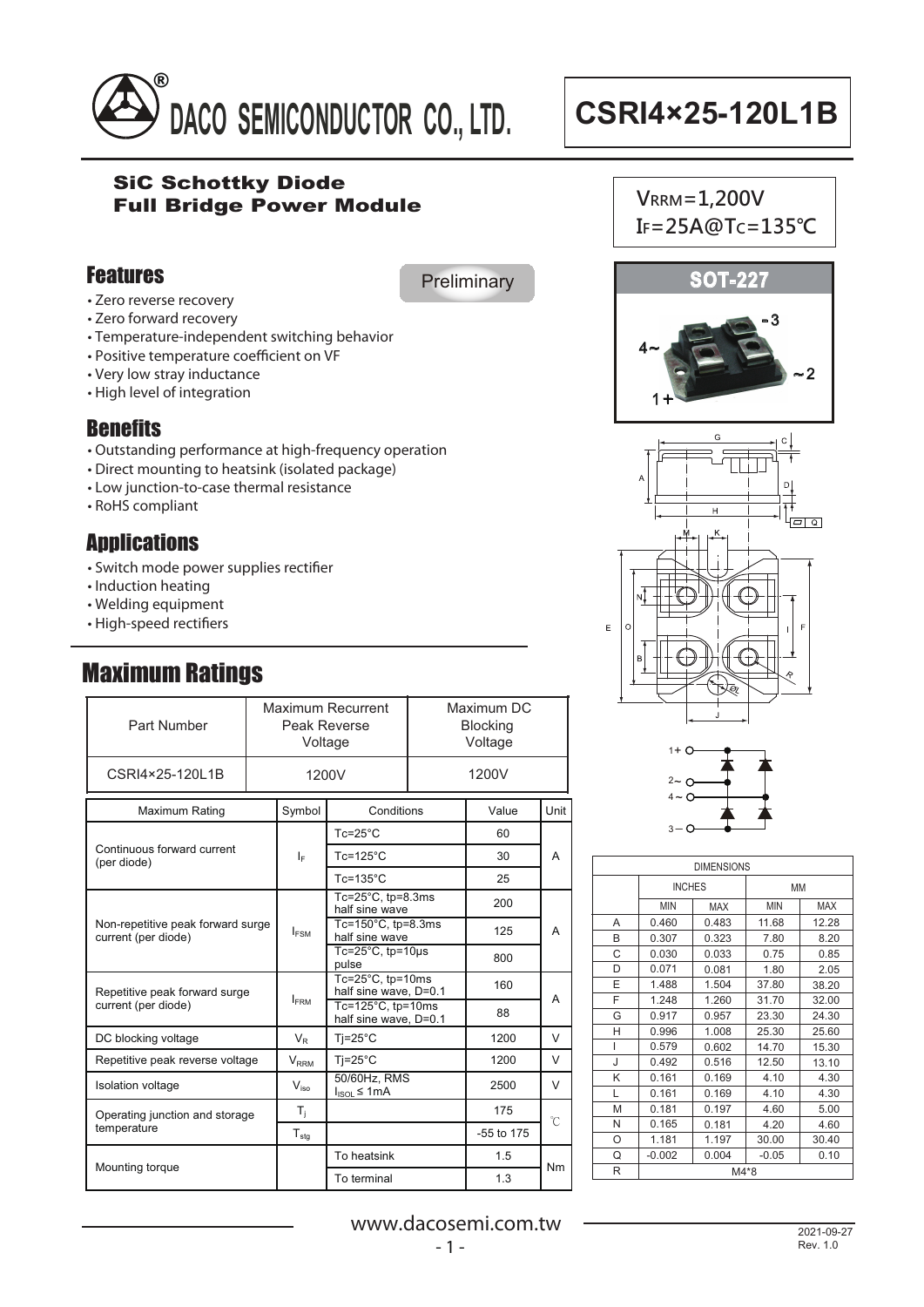

### **Electrical Characteristics**, at Tj =25 °C, unless otherwise specified. (per diode)

| <b>Static Characteristics</b> |            | <b>Conditions</b>                     | <b>Values</b> |      |                          |         |
|-------------------------------|------------|---------------------------------------|---------------|------|--------------------------|---------|
|                               | Symbol     |                                       | min.          | typ. | max.                     | Unit    |
| DC blocking voltage           | $V_{DC}$   |                                       | 1,200         | ٠    | $\overline{\phantom{a}}$ |         |
| Diode forward voltage         | $V_F$      | $I_F = 25A$ , T <sub>j</sub> = 25 °C  | -             | 1.6  | 1.8                      | $\vee$  |
|                               |            | $I_F = 25A$ , T <sub>i</sub> = 175 °C | -             | 2.4  | 2.9                      |         |
|                               |            | $V_R = 1,200V, T_i = 25 °C$           |               | 20   | 50                       |         |
| Reverse current               | <b>I</b> R | $V_R = 1,200V, T_i = 175 °C$          | ۰             | 50   | 200                      | $\mu$ A |

### **AC Characteristics** (per diode)

| <b>Static Characteristics</b> | Symbol   | <b>Conditions</b>                       | <b>Values</b>            |       |                          |      |
|-------------------------------|----------|-----------------------------------------|--------------------------|-------|--------------------------|------|
|                               |          |                                         | min.                     | typ.  | max.                     | Unit |
| Total capacitive charge       | $Q_{rr}$ | $V_R = 800V$ , T <sub>i</sub> =25 °C    | $\overline{\phantom{0}}$ | 53.34 | ٠                        | nC   |
| Total capacitance             |          | $V_R = 0V$ , f=1 MHz<br>$T_i = 25$ °C   | $\overline{\phantom{a}}$ | 1,250 | $\overline{\phantom{0}}$ | pF   |
|                               | C        | $V_R$ =400V, f=1 MHz<br>$T_i = 25$ °C   |                          | 122   | ٠                        |      |
|                               |          | $V_R = 800V$ , f=1 MHz<br>$T_i = 25$ °C | $\overline{\phantom{a}}$ | 85    | $\overline{\phantom{a}}$ |      |

### **Thermal Characteristics** (per diode)

|                                          |                                 | Values | Unit           |  |
|------------------------------------------|---------------------------------|--------|----------------|--|
| <b>Static Characteristics</b>            | Symbol                          | typ.   |                |  |
| Thermal resistance from junction to case | $\mathsf{R}_{\theta\text{-JC}}$ | 0.56   | $\rm ^{o}$ C/W |  |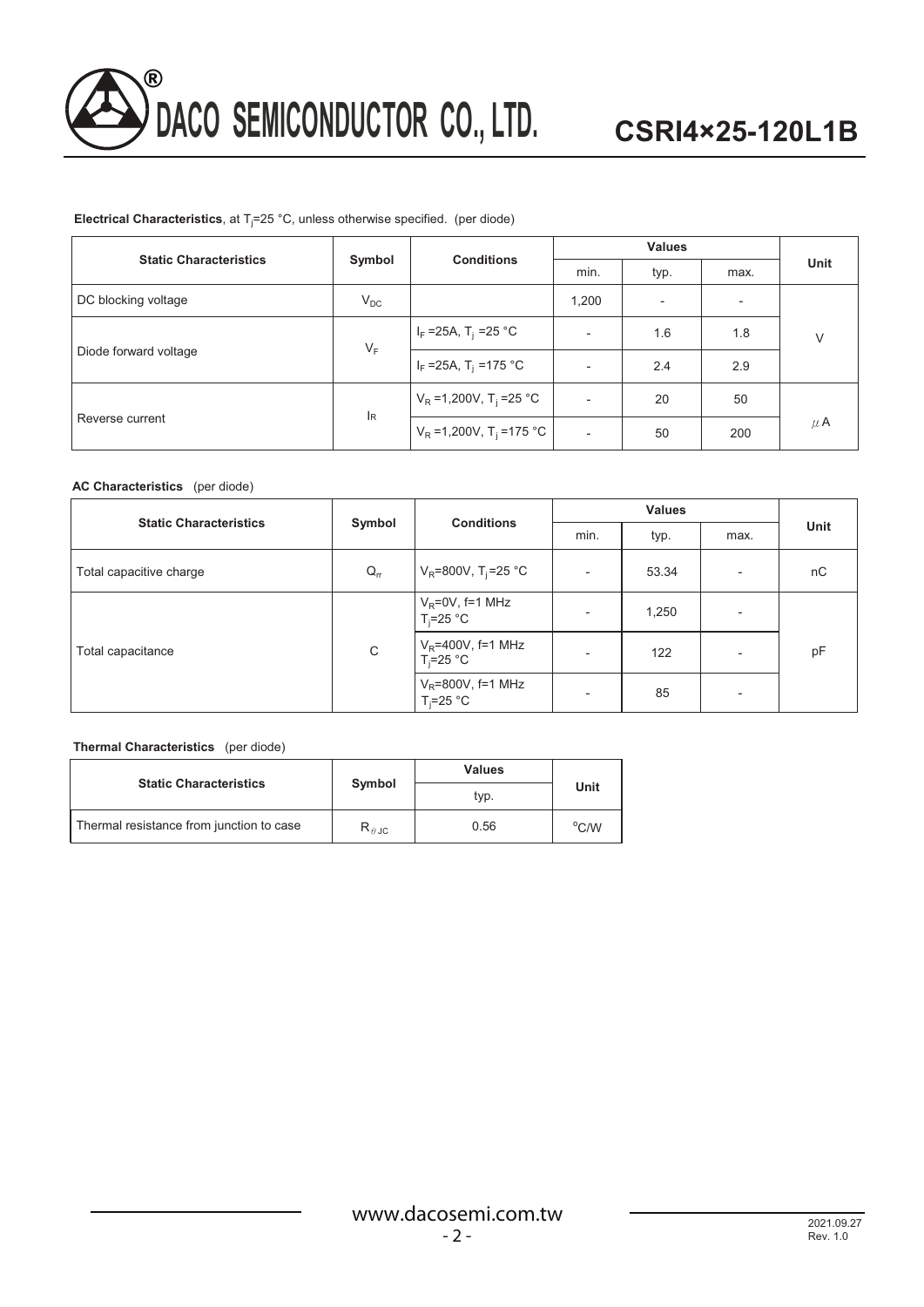# **DACO SEMICONDUCTOR CO., LTD.** ®

# **CSRI4×25-120L1B**

#### **Typical Performance**



## ) **Reverse Characteristics** (parameterized on Tj)



#### **Capacitance**



**Current Derating**





### **Forward Surge Current**